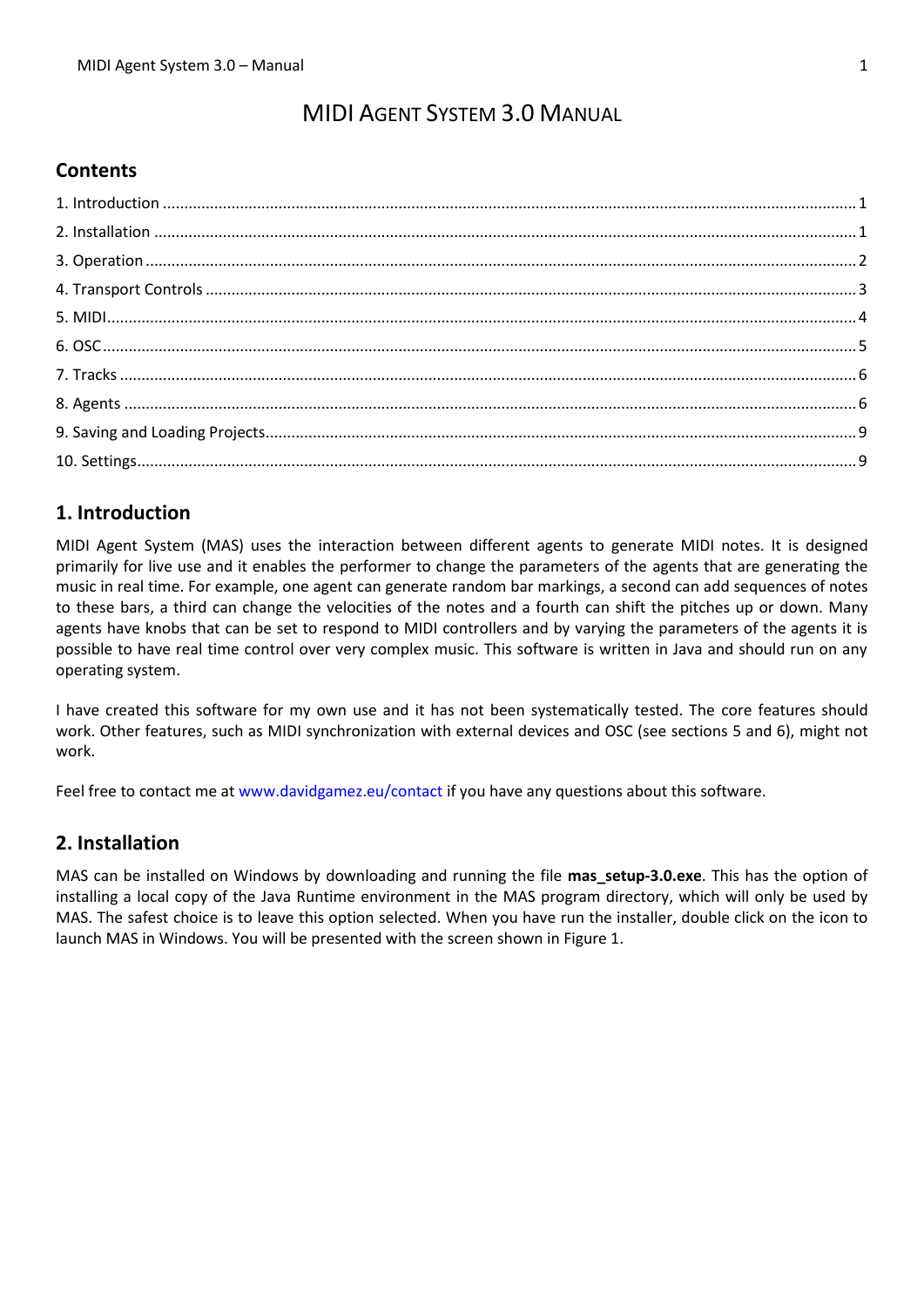

**Figure 1**. MAS graphical interface

MAS is written in Java, so it should be relatively straightforward to run it on other operating systems. All of the source code is available in the file **mas\_src\_3.0.zip**.

# <span id="page-1-0"></span>**3. Operation**

Each track in MAS is associated with a MIDI channel and has its own buffer. The track buffers are advanced ahead of the notes being played. Each time the buffers are advanced the system asks each agent to fill the buffers of the tracks that they are connected to. The order in which the agents are queried is set in the *Agent Order Dialog* (see Section 8). The buffers are advanced when all of the agents have finished. Agents can write notes to the buffer, they can edit notes in the buffer, they can delete notes from the buffer and they can add messages to the buffer that can be read by other agents. The operation of the buffer is illustrated in Figure 2.





The properties of the buffer can be set using the *Buffer Properties Dialog* shown in Figure 3, which you can launch by selecting **MIDI->Buffer Properties**. The length of the buffer can be changed. If you have problems with playback you can increase the headstart of the buffer. The current position of the playback as well as the buffer that is being loaded and played is displayed in the *Transport Toolbar* (see Figure 4).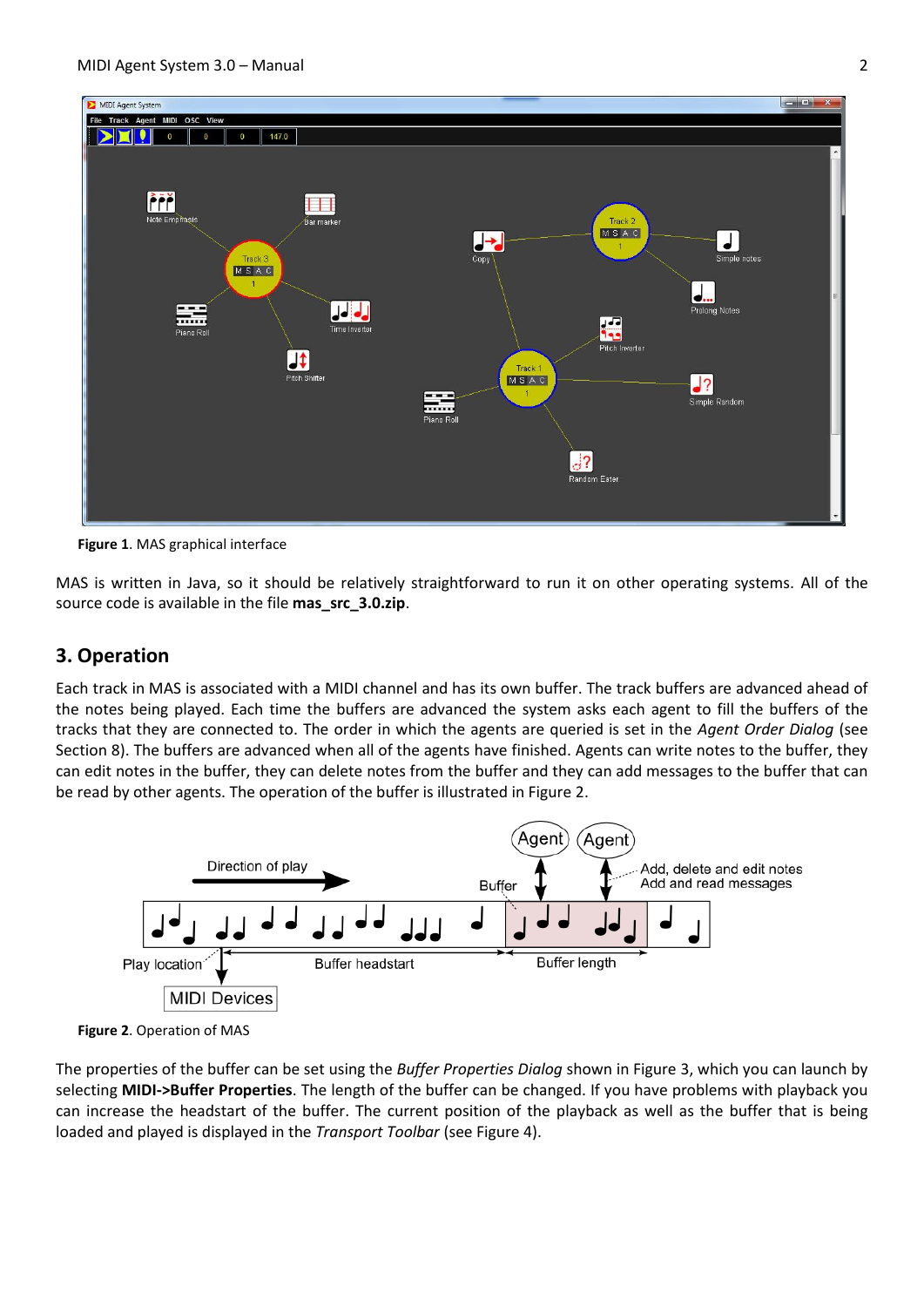| <b>Buffer Properties</b>     |  |
|------------------------------|--|
| Buffer Length (beats) 2      |  |
| Buffer headstart (buffers) 2 |  |
| Cancel<br>Ok                 |  |

**Figure 3.** *Buffer Properties Dialog*.

# <span id="page-2-0"></span>**4. Transport Controls**

The *Transport Toolbar* is illustrated in Figure 4. It has the following controls:

- *Play*.
- *Stop*.
- Kill all notes. Sends a Note Off message to all notes on all channels. Some of the agents are a bit buggy and don't terminate their notes when their parameters are being changed. This silences any hanging notes.
- *Track counter*. Displays the number of beats that have been played.
- *Load buffer counter*. Displays the buffer that is being loaded.
- *Play buffer counter*. Displays the buffer whose notes are being played.
- *Tempo*. Displays the tempo.



**Figure 4**. Transport Toolbar

Double clicking on the tempo display launches the *Tempo Dialog* shown in Figure 5. The tempo is set using the text box at the top. The tempo can be shifted using the knob and the range of shift is set by the combo box at the bottom.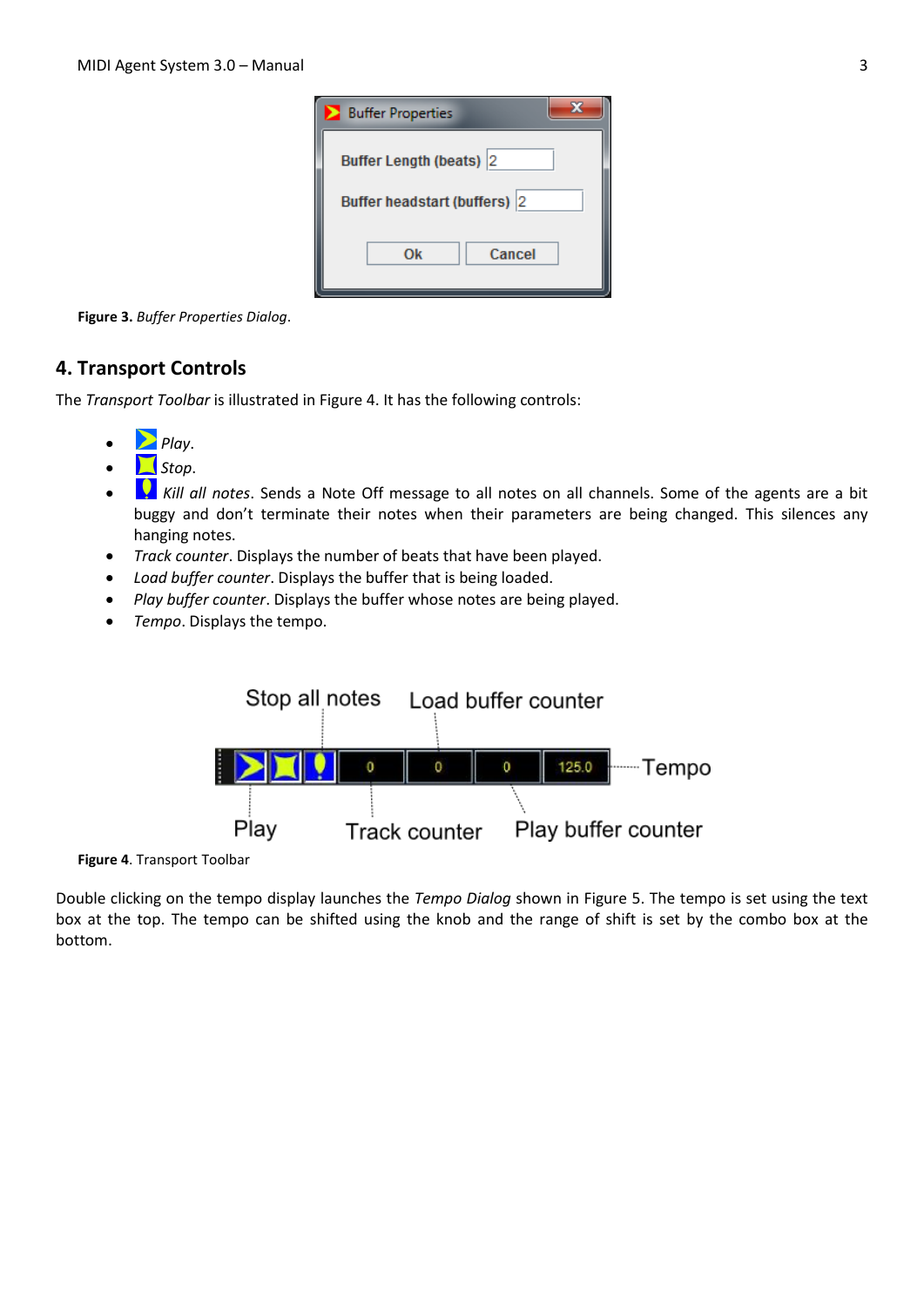

**Figure 5***. Tempo Dialog*

# <span id="page-3-0"></span>**5. MIDI**

MIDI input devices that send controller messages to the agents and MIDI output devices can be set using the *MIDI Device Dialog* shown in Figure 6, which can be launched by selecting **MIDI->MIDI Devices**. Highlight the devices that you want to use for input and output and click Ok.

| <b>MIDI Device Selection</b> | X                            |
|------------------------------|------------------------------|
| Input Devices                | Output Devices               |
| <b>LoopBe Internal MIDI</b>  | <b>Microsoft MIDI Mapper</b> |
|                              | Microsoft GS Wavetable Synth |
|                              | LoopBe Internal MIDI         |
|                              |                              |
|                              |                              |
|                              |                              |
|                              |                              |
|                              |                              |
|                              |                              |
|                              |                              |
|                              |                              |
| <b>Ok</b>                    | Cancel                       |

**Figure 6.** *MIDI Device Dialog*

MIDI playback can be synchronized with other MIDI devices.<sup>1</sup> This can be enabled using the *MIDI Synchronization Dialog* shown in Figure 7, which can be launched by selecting **MIDI->MIDI Synchronization**. A list of MIDI output events can be viewed using the *MIDI Event Dialog* shown in Figure 8.

**<sup>.</sup>**  $<sup>1</sup>$  I am not completely confident that this feature is working.</sup>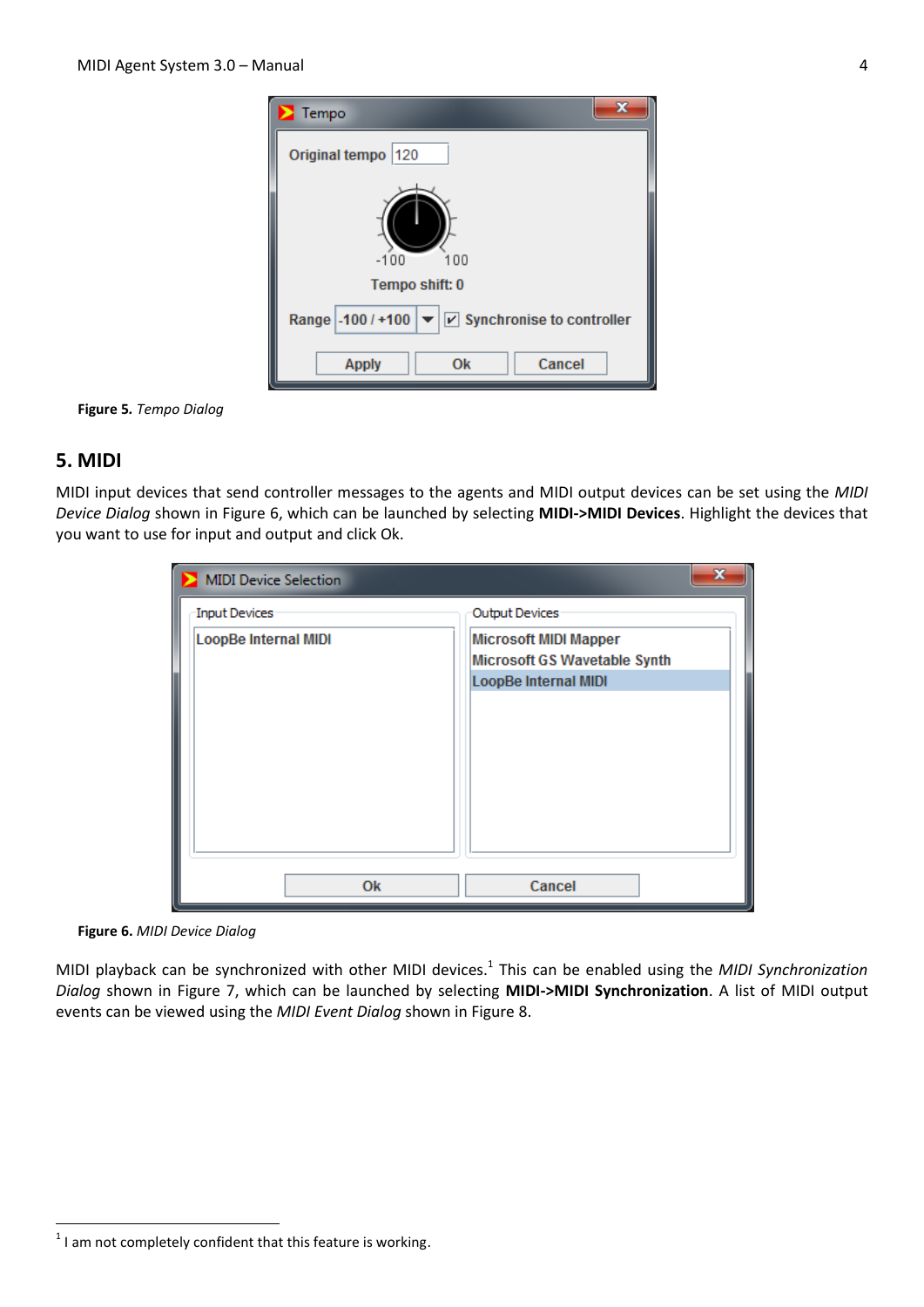

#### **Figure 7**. *MIDI Synchronization Dialog*

| $\mathbf{x}$<br><b>MIDI</b> Events |             |         |        |        |         |                  |
|------------------------------------|-------------|---------|--------|--------|---------|------------------|
| Time(ms)                           | Time(ticks) | Command | Data 1 | Data 2 | Channel |                  |
| 5                                  | 10          | 144     | 60     | 80     | 0       | $\blacktriangle$ |
| 245                                | 490         | 128     | 60     | 80     | 0       |                  |
| 485                                | 970         | 144     | 60     | 80     | 0       |                  |
| 725                                | 1450        | 128     | 60     | 80     | 0       |                  |
| 964                                | 1928        | 144     | 60     | 80     | 0       | ᄐ                |
| 1204                               | 2408        | 128     | 60     | 80     | 0       |                  |
| 1444                               | 2888        | 144     | 60     | 80     | 0       |                  |
| 1684                               | 3368        | 128     | 60     | 80     | 0       |                  |
| 1924                               | 3848        | 144     | 60     | 80     | 0       |                  |
| 2164                               | 4328        | 128     | 60     | 80     | 0       |                  |
| 2404                               | 4808        | 144     | 60     | 80     | 0       |                  |
| 2644                               | 5288        | 128     | 60     | 80     | 0       |                  |
| 2884                               | 5768        | 144     | 60     | 80     | 0       |                  |
| 3124                               | 6248        | 128     | 60     | 80     | 0       |                  |
| 3364                               | 6728        | 144     | 60     | 80     | 0       | ▼                |

**Figure 8.** *MIDI Event Dialog*

# <span id="page-4-0"></span>**6. OSC**

MAS should be able output OSC messages.<sup>2</sup> The details about the OSC devices are entered using the *OSC Devices Dialog*, which is launched by selecting **OSC->OSC Devices**. This should enable you to add OSC devices by entering their name, IP Address and Port (see Figure 9).

|       | S OSC Devices      |                                | $\mathbf{x}$          |
|-------|--------------------|--------------------------------|-----------------------|
| Name: | <b>IP Address:</b> | Port: 10000                    | <b>Add OSC Device</b> |
|       |                    |                                |                       |
|       |                    |                                |                       |
|       |                    |                                |                       |
|       |                    |                                |                       |
|       |                    |                                |                       |
|       |                    |                                |                       |
|       |                    |                                |                       |
|       |                    |                                |                       |
|       |                    |                                |                       |
|       | Cancel             | <b>Delete Selected Devices</b> | Ok                    |
|       |                    |                                |                       |

**Figure 9**. *OSC Devices Dialog*

**.** 

 $2$  This feature was implemented a long time ago and I am not certain that it is working.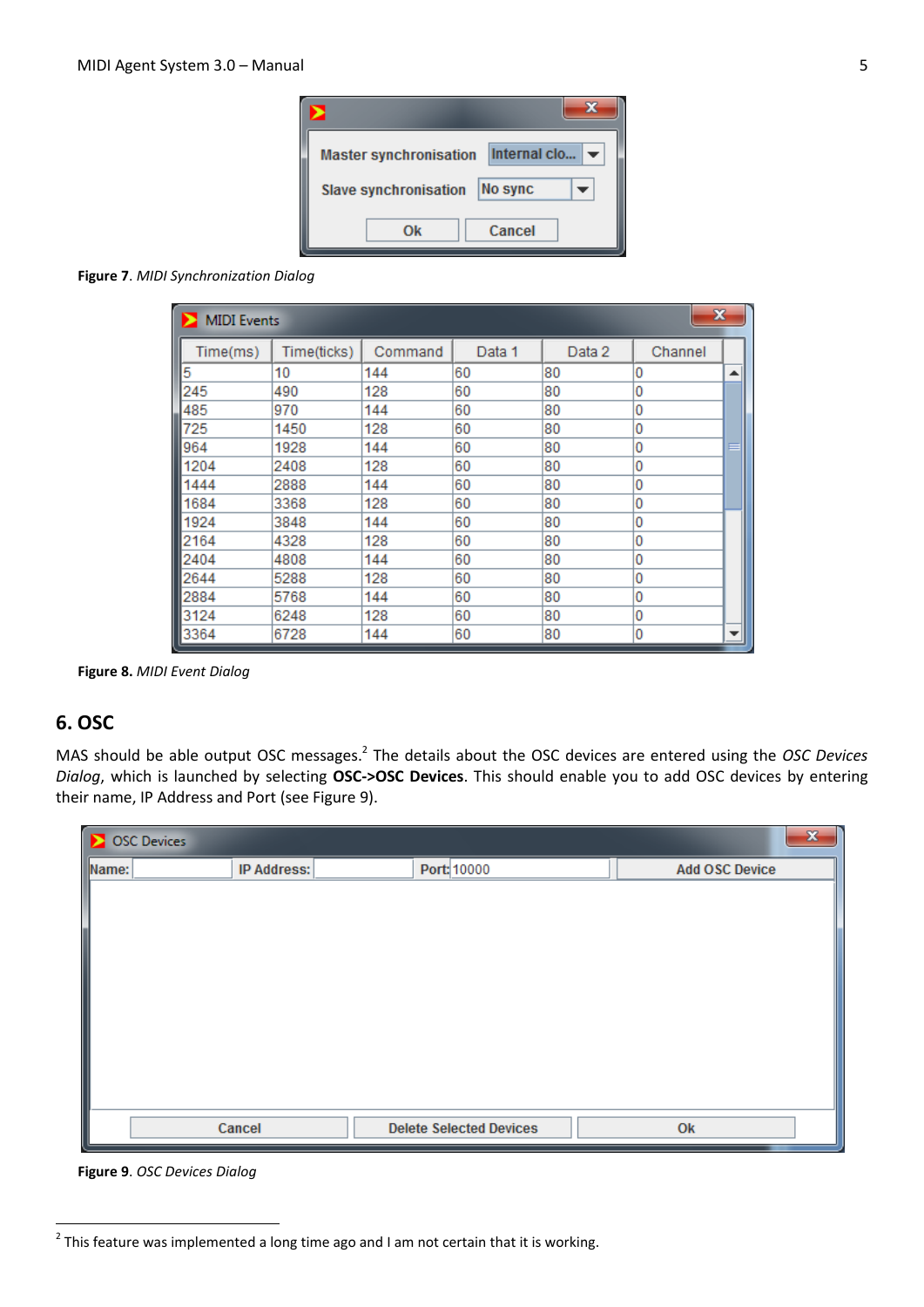# <span id="page-5-0"></span>**7. Tracks**

To add a track select **Track->Add Track** or use the shortcut **CTRL+T**. To delete a track click on the track to select it and then select **Track->Delete Track** or use the shortcut **SHIFT+T**. Double click on a track to launch the *Track Properties Dialog*, which enables you to set the track's name and MIDI channel.

Left click and drag on a track to move it independently of the agents that are connected to it. Right click and drag on a track to move it together with its connected agents. Agents that are connected to two tracks will not be moved when left clicking and dragging a track.

Each track has four buttons:

- **M**. Mutes the track
- **S**. Solos the track.
- **A**. Hides and shows the agents and connections that are associated with the track.
- **C**. Hides and shows the connections to the track.

# <span id="page-5-1"></span>**8. Agents**

To add an agent select **Agent->Add Agent** or use the shortcut **CTRL+G**. This will launch the *Add Agent Dialog* shown in Figure 10. At the top of the dialog is a drop down combo box that enables you to select the type of agent. The agents are dynamically loaded from the plugins folder. Select the type of agent that you want to add, give it a name if you want and click Ok. To delete an agent, select the agent by clicking on it and then select **Agent->Delete Agent(s)** or use the shortcut **SHIFT+G**.

| $\mathbf{x}$<br>Select Agent Type |                          |  |  |  |
|-----------------------------------|--------------------------|--|--|--|
| <b>BarMarker</b>                  | $\overline{\phantom{a}}$ |  |  |  |
| Name                              | Untitled                 |  |  |  |
|                                   |                          |  |  |  |
|                                   |                          |  |  |  |
|                                   |                          |  |  |  |
|                                   |                          |  |  |  |
|                                   |                          |  |  |  |
|                                   |                          |  |  |  |
|                                   |                          |  |  |  |
|                                   |                          |  |  |  |
|                                   | Cancel<br>O <sub>k</sub> |  |  |  |

**Figure 10.** *Add Agent Dialog*

Agents can be enabled and disabled by clicking them with the middle mouse button. Agents are greyed out when they are disabled. To move an agent, left click it with the mouse and drag it to the desired location. To connect an agent to a track **CTRL+click+drag** the left mouse button on the agent. This should generate a line. Drag this line over the track that you want to connect the agent to. Release the mouse button and the line should remain between the agent and track to indicate that they are connected. To delete a connection, right click on it and select 'Delete' from the popup menu.

The available agents are summarized in Table 1.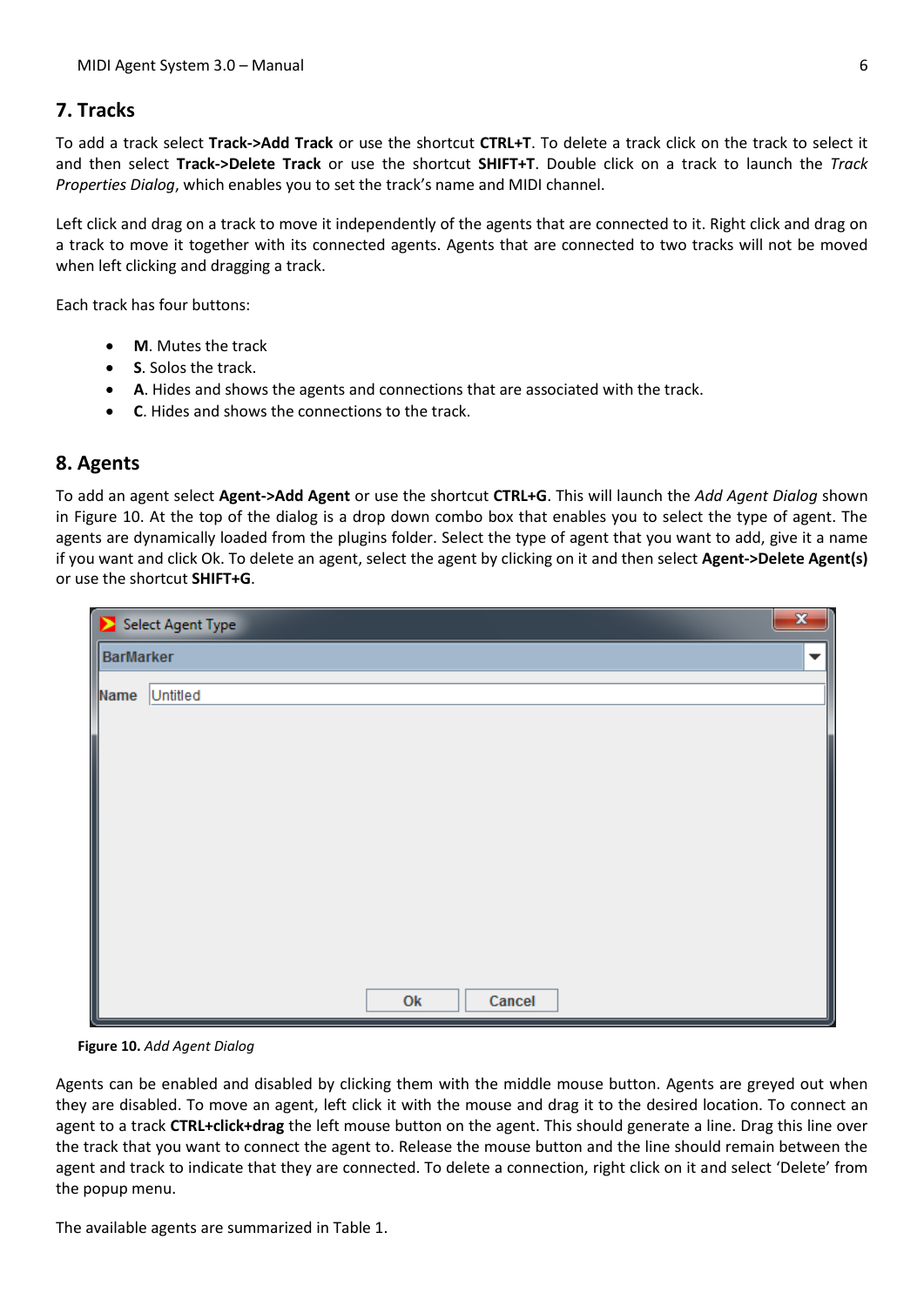| <b>Icon</b> | <b>Name</b>                  | <b>Description</b>                                                                                                                                                                                                                                                    |
|-------------|------------------------------|-----------------------------------------------------------------------------------------------------------------------------------------------------------------------------------------------------------------------------------------------------------------------|
|             | Bar<br>Marker                | Writes agent messages that mark the beginning and end of bars. This agent can<br>generate sequences of bars of different lengths - for example 3/4, 4/4, 2/4 etc. - or<br>random bar lengths. A MIDI controllable knob can be used to vary the maximum bar<br>length. |
|             | <b>Basic</b><br><b>Notes</b> | Generates sequences of notes with different positions and lengths. Can be set to<br>restart its sequence at the beginning of each bar.                                                                                                                                |
|             | Copy                         | Copies notes from one track to another with an optional delay.                                                                                                                                                                                                        |
|             | <b>Note</b><br>Emphasis      | Increases or decreases the velocity of notes at set positions. Can be set to restart at<br>the beginning of each bar.                                                                                                                                                 |
|             | Piano Roll                   | Traditional piano roll that enables the user to enter and edit notes.                                                                                                                                                                                                 |
|             | Pitch<br>Inverter            | Inverts the notes around the specified pitch.                                                                                                                                                                                                                         |
|             | Pitch<br>Shifter             | Shifts the pitch of notes up or down by a fixed amount set by a MIDI-controllable<br>knob or continuously increases or decreases the pitch.                                                                                                                           |
|             | Prolong<br><b>Notes</b>      | Stores note-off messages when the button is pressed, so that all notes are<br>prolonged until the button is pressed again.                                                                                                                                            |
|             | Random<br>Eater              | Randomly deletes notes. The probability of this happening is set by a MIDI<br>controllable knob.                                                                                                                                                                      |
|             | Simple<br><b>Notes</b>       | Generates a sequence of notes repeating at a particular frequency and pitch<br>without any control from the Bar Marker agent.                                                                                                                                         |
|             | Simple<br>Random             | Randomly generates notes with a specified frequency, pitch range and note length<br>range. The probability of a note being generated is set by a MIDI-controllable knob                                                                                               |
|             | Time<br>Inverter             | Creates a mirror image of the notes in the buffer. Can be set to mirror alternate<br>buffers.                                                                                                                                                                         |

**Table 1**. The agents in MAS 3.0

Each agent has a *Properties Dialog* associated with it. For example the *Bar Marker Properties Dialog* is shown in Figure 11. Double clicking on an agent launches its associated dialog.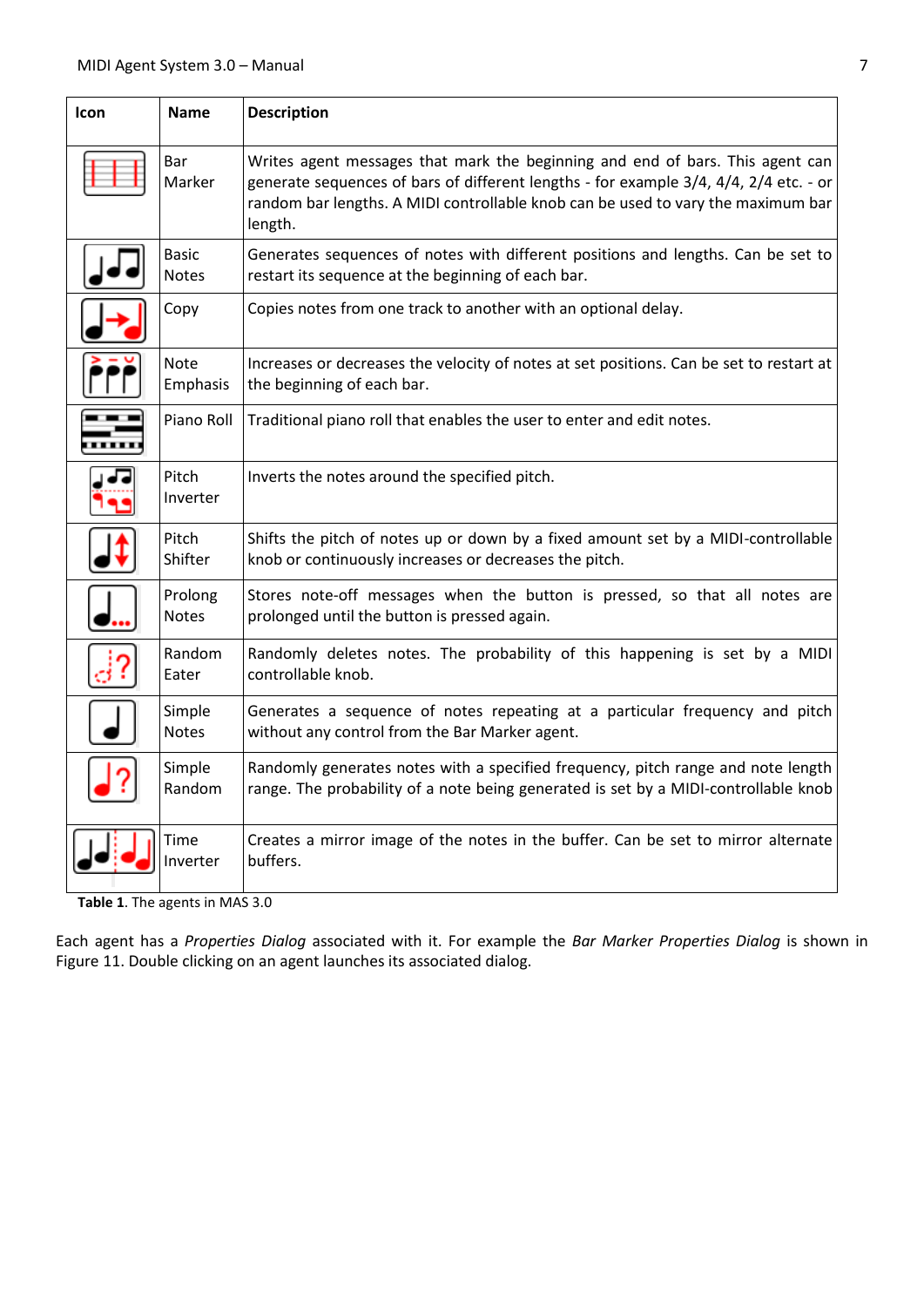| $\mathbf{x}$<br>Agent Properties                                                                                                                                                                                                                                                                                                             |
|----------------------------------------------------------------------------------------------------------------------------------------------------------------------------------------------------------------------------------------------------------------------------------------------------------------------------------------------|
| <b>Bar marker</b><br><b>Name</b><br><b>Bar marker</b><br>So Fixed length bars<br>Bar length 4<br>Bar length 0<br>Bar length 0<br>▼<br>Bar length 0<br>۰<br>Bar length 0<br>٠<br>Bar length 0<br>Bar length 0<br>Bar length 0<br>12<br>1<br>Bar length 0<br>Max bar length: 12<br>▼<br>Bar length 0<br>▼<br>Bar length 0<br>▼<br>Bar length 0 |
| Random length bars<br>$Min$ 2<br>Max $6$                                                                                                                                                                                                                                                                                                     |
| Ok<br>Cancel<br>Apply                                                                                                                                                                                                                                                                                                                        |

**Figure 11**. *Bar Marker Properties Dialog*.

It is relatively straightforward to add your own agents by adapting the code for one of the existing agents.

The order in which the agents are called to load the track buffers with MIDI data is set using the *Agent Order Dialog* shown in Figure 12. To launch the *Agent Order Dialog* select **Agent->Set Agent Order** or use the shortcut **CTRL+L**. The first agent to be invoked is the one at the top of the list, followed by the second, and so on. To change the position of an agent on the list, click and drag it to the desired location.



**Figure 12**. *Agent Order Dialog*

Many agents have a knob in their *Properties Dialog* that can be linked to a MIDI controller. Double click on the knob to launch the *MIDI Controller Dialog* shown in Figure 13. Checking the MIDI control box enables you to set the controller number that you want the knob to respond to. If the MIDI Device has been selected correctly (see Section 5), you should be able to move the knob by sending the appropriate controller message from your hardware or software device.